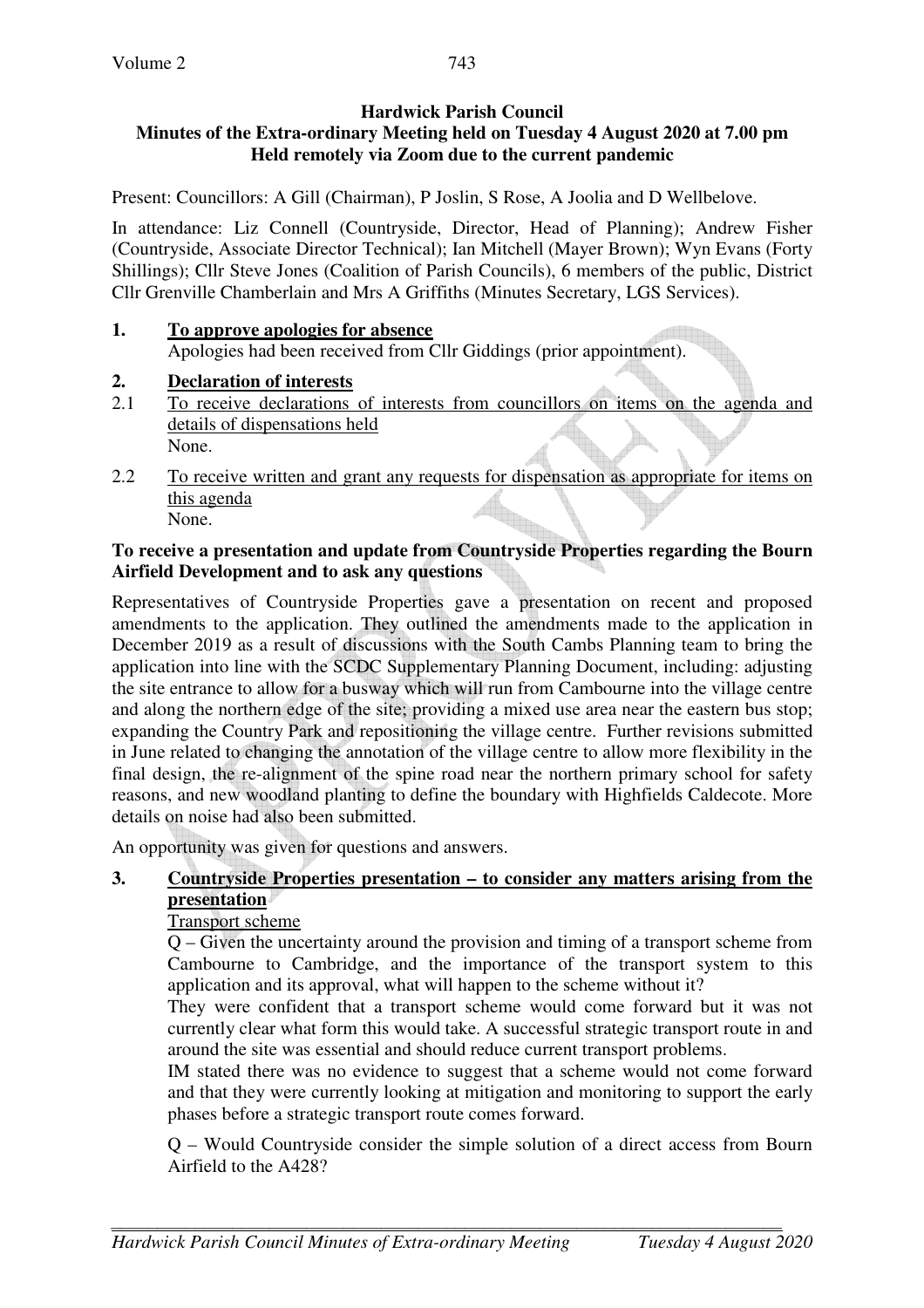A – This has been discussed with Highways England who are not supportive and have effectively ruled this out, as they have advised SCDC there is capacity at the junctions with the trunk road at both the east and west of Bourn Airfield.

### Environmental issues

 $Q$  – What changes to building methods would you use to reduce  $CO<sup>2</sup>$  emissions from new homes, such as insulation to prevent heat loss, and what will you be doing to go beyond the regulations, with measures like solar panels and alternative heat sources? A – We have to build according to the regulations, and have two modular building factories supplying ready insulated timber panels to the site. A solar array will be provided at the northern side of the site by the A428 where an earth bund will be built for noise attenuation purposes. We are aware of the loss of gas boilers from 2025 and are working on providing renewable energy on the site such as photovoltaic arrays. Electric car charging points will be provided within properties.

 $Q$  – What is the  $CO<sup>2</sup>$  footprint per building?

 $A - We will look into the size of the CO<sup>2</sup> footprint from the development.$ 

#### Cycling

Q – What in the plans will encourage cyclists and discourage vehicle use?

 A – The scheme has been designed with pedestrians and cyclists in mind. There will be a network of cycle paths between key locations within the site. We have proposed a fast cycle path to run alongside the bus route and we are working with the GCP on routes to the city centre.

They have been looking at a shared cycle service from the eastern roundabout to the Madingley Mulch roundabout and upgrades towards Cambridge to connect with improvements to the Madingley Road. There will be a combination of incentives and marketing measures to encourage people to cycle and use buses

Q – There is no link from Bourn Airfield, Cambourne or Hardwick to connect with the Comberton Greenway proposal.

A – They have put forward the idea of extending the Comberton Gateway to have another corridor into Cambridge and a shared cycleway along the gateway.

Access to transport

Q – What will you do to support transport provision for disabled and older people? Many will struggle to access the public transport corridor and may not be able to cycle.

A – In the past they have collaborated with a volunteer network for a Dial a ride scheme and arranged for buses for the mobility impaired to use. A similar type of scheme is proposed here using compliant vehicles and they will also provide residents with details of taxi companies with suitable vehicles.

Q – Dial a ride schemes can be inflexible and reluctant to support small rural communities. There are very few taxis in rural areas and these are expensive.

A – There could be scheduled trips during peak periods to the Science Park and Addenbrookes and vehicles can go to other destinations during the day. Countryside would sponsor these services for a period of time and try to get these schemes embedded in the community. A taxi pooling scheme could be set up to spread the cost.

#### Highways

Q – Why haven't Highways England endorsed this development yet?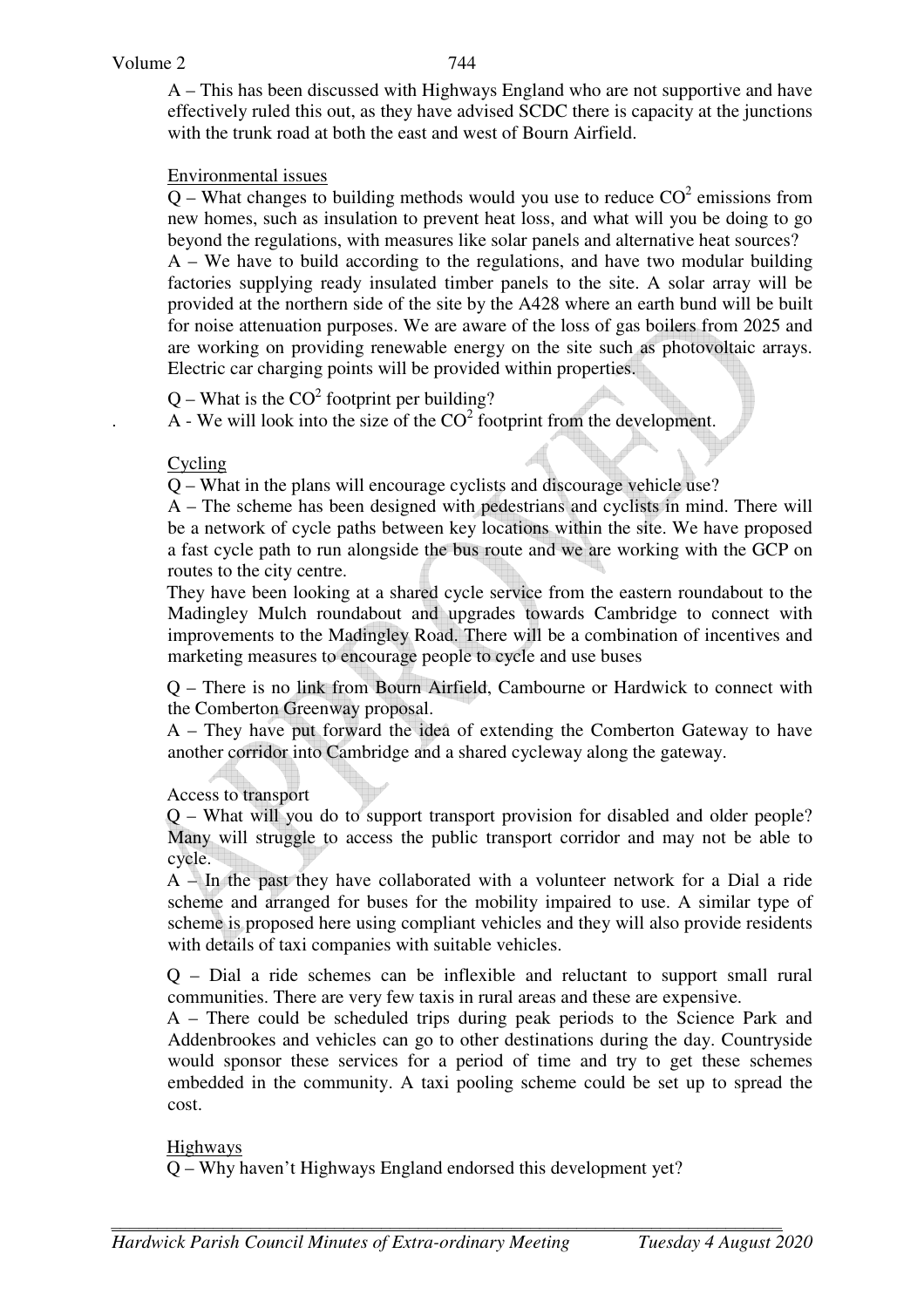A – Highways England have written to SCDC and Mayer Brown confirming they have no objections to the proposed development subject to certain conditions. SCDC were not showing the latest position on their website. LC offered to send through copies of the relevant documents.

Q – What were the discussions between the developer and Highways England? There are serious concerns about the traffic calculations, which predict that 14 vehicles will enter Hardwick in the morning rush hour from the development. Where is the supporting evidence? Will you do a new traffic assessment?

A – We have completed the transport assessment and Highways England have withdrawn their holding objections. The scheme will do an ongoing monitoring exercise on all the local roads, which will detect any changes in traffic postdevelopment and we have proposed setting up a traffic calming fund to set up traffic calming. The basis for the assumptions in the transport assessment is that by using traffic calming measures traffic would be kept to the St Neots Road/Madingley Road corridor, and so we are not predicting rat-running through the local villages, as we believe we can manage and control it through traffic mitigation measures.

Q – There have been many objections. We do not find your assessments credible and I cannot see how you can protect the St Neots Road/Madingley Road corridor. Without a connection to the A428 all the traffic will be pushed on to Hardwick's nearest roundabout, at the moment 40% of that traffic comes down St Neots Road yet you are saying that 3% of the Bourn Airfield traffic will come down St Neots Road.

A – A great deal of scrutiny and extensive traffic survey work has been carried out. Highways England and CCC referred all the reports to independent traffic consultants for scrutiny and we provided traffic information following extensive surveys at Cambourne. Highways England have satisfied themselves. In our experience subsequent monitoring elsewhere has revealed lower traffic movements than in the transport assessment, proving that our figures are cautious.

Q – Can we have a meeting with you to understand your assumptions?

A – We have attended a meeting with Bourn Parish Council and set out assumptions in a letter.

Q – That was a long time ago – the calculations are disputed as well as the allocation on different routes and we would like to discuss this with you in detail.

A – We will need to discuss that with Countryside and we need to ensure CCC and SCDC are happy to join that meeting before agreeing to it.

Q – What do you mean by mitigations to avoid rat-running traffic from Bourn Airfield through Hardwick?

A – Mitigation will deter people from rat-running. We will have on-going monitoring for a number of years where we will count the traffic on residential roads including through Hardwick and if there is a significant change in traffic flows, it would trigger a requirement to provide funding towards traffic calming measures which will discourage rat-running. We want to ensure enough funding to implement those according to local requirements. Long term monitoring will be over a 7 year period to demonstrate there hasn't been a change in traffic conditions.

## Education

Q – Will the schools be up and running by the time residents move in or will you have contingency plans in place?

A – We are working with the CCC Education Department, who have said they will need the first primary school to open by the time the  $150<sup>th</sup>$  house is occupied. Prior to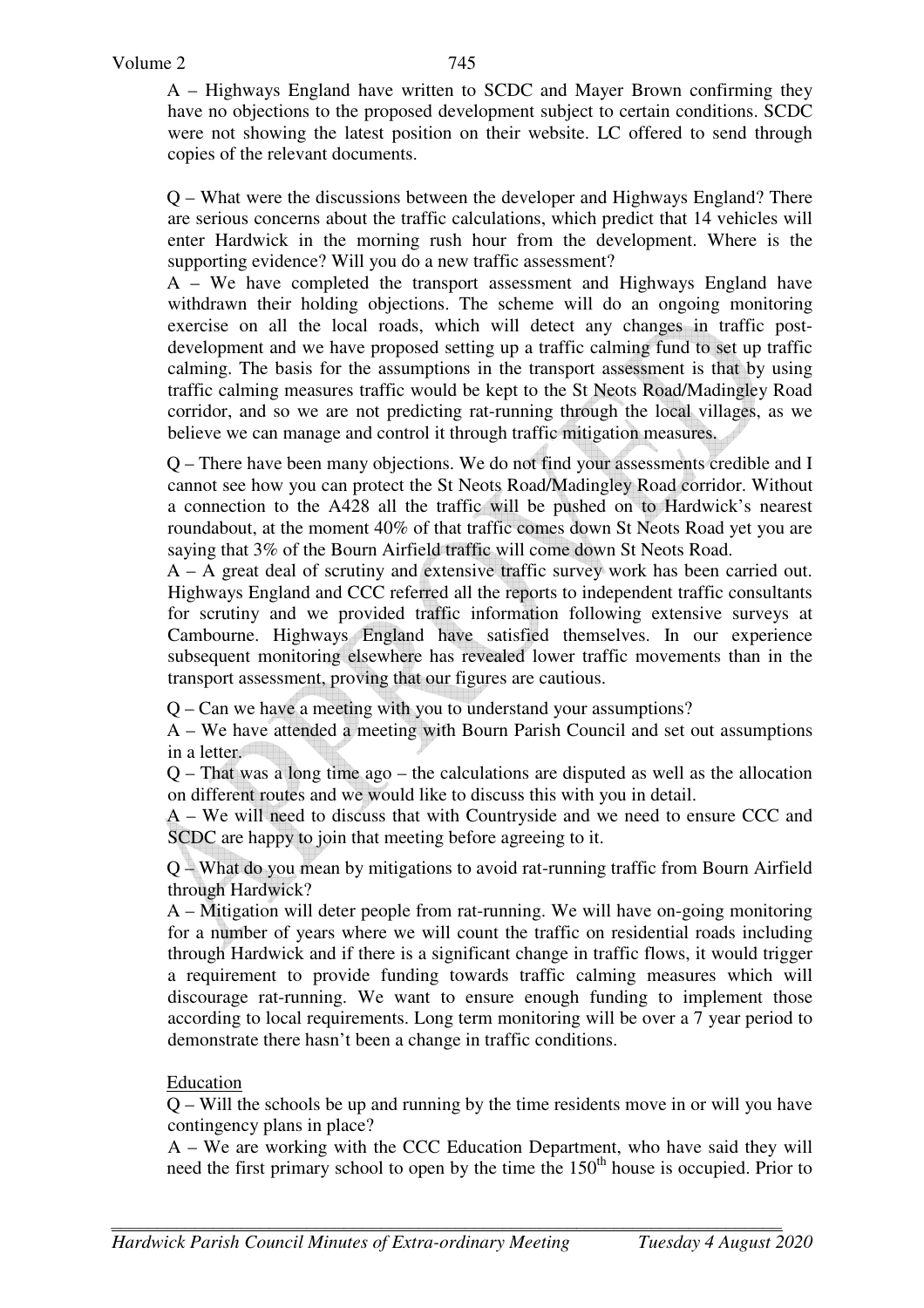that capacity in existing schools in the area will be used. We provide the service site to CCC, then CCC designs and builds the schools.

New children would have to go to surrounding primary schools if they are in the first 150 houses.

#### Traffic flows

Q – Your statements on traffic flows imply that you will inflict inconvenience and damage to the communities around Bourn.

A – No. This is an allocated site for housing in the Local Plan, we are looking to ensure that any adverse impacts that might occur are mitigated as well as possible 1) through measures along the Madingley Road/St Neots Road corridor, to encourage people not to drive and free up capacity, 2) to monitor and manage if any rat-running occurs, and bring in new services such as the one from Cambourne to Addenbrookes and the Science Park.

Q – You are failing to address the issue of rat running other than to provide obstacles for the current residents of all communities around Bourn. This is completely unacceptable.

A – By providing money for a traffic calming fund we can monitor to see if there is any change. The money is unlikely to be called on as we will put mitigation in place to ensure rat running doesn't increase, and by putting forward money we will allow interventions that meet local requirements. We are looking at what we can do through ongoing monitoring and management to minimise that as an issue.

Q – We currently see rat running based on 4400 houses in Cambourne but by the time all the houses are built there will be a 150% increase in the number of cars leaving the Greater Cambourne/Bourn Airfield area. You should not be mitigating afterwards but planning for it in advance. We wish to see your data and assumptions and where you think these cars will go or there will be adverse impacts on the local community.

A – Our surveys on the local roads go back to 2015, so we can see the changes. You have requested a meeting and we have said that we will take that away to consider.

Q – By late 2020 there will be 150% more cars, what you have proposed will have a very small impact. A lot more cars would have to go down Madingley Hill to prevent people going through the small villages, and a very large number of cars will come from this development. What are you doing now to address this as it will be too late to think about it once it has happened?

A – We will consider the suggestion of a meeting and discuss with CCC and SCDC. Q – We will ask our County Councillors to insist on it.

## Healthcare

Q – What primary healthcare is included in the plan?

A – LC said they have made provision for space for healthcare facilities in the plan but at the moment it is unclear what the NHS want, as they don't want a new surgery but would like the existing surgery to expand and have satellite consulting rooms on Bourn Airfield.

#### Cycling

Q – How do you envisage the cycle provision towards Hardwick? The S106 for West Cambourne has a funded cycleway to Cambridge which will go through Hardwick but you intend to extend the cycleway from Bourn Airfield to Cambridge through Hardwick. Does Hardwick get a say in this as there are many highways issues planned for St Neots Road and plans may conflict.